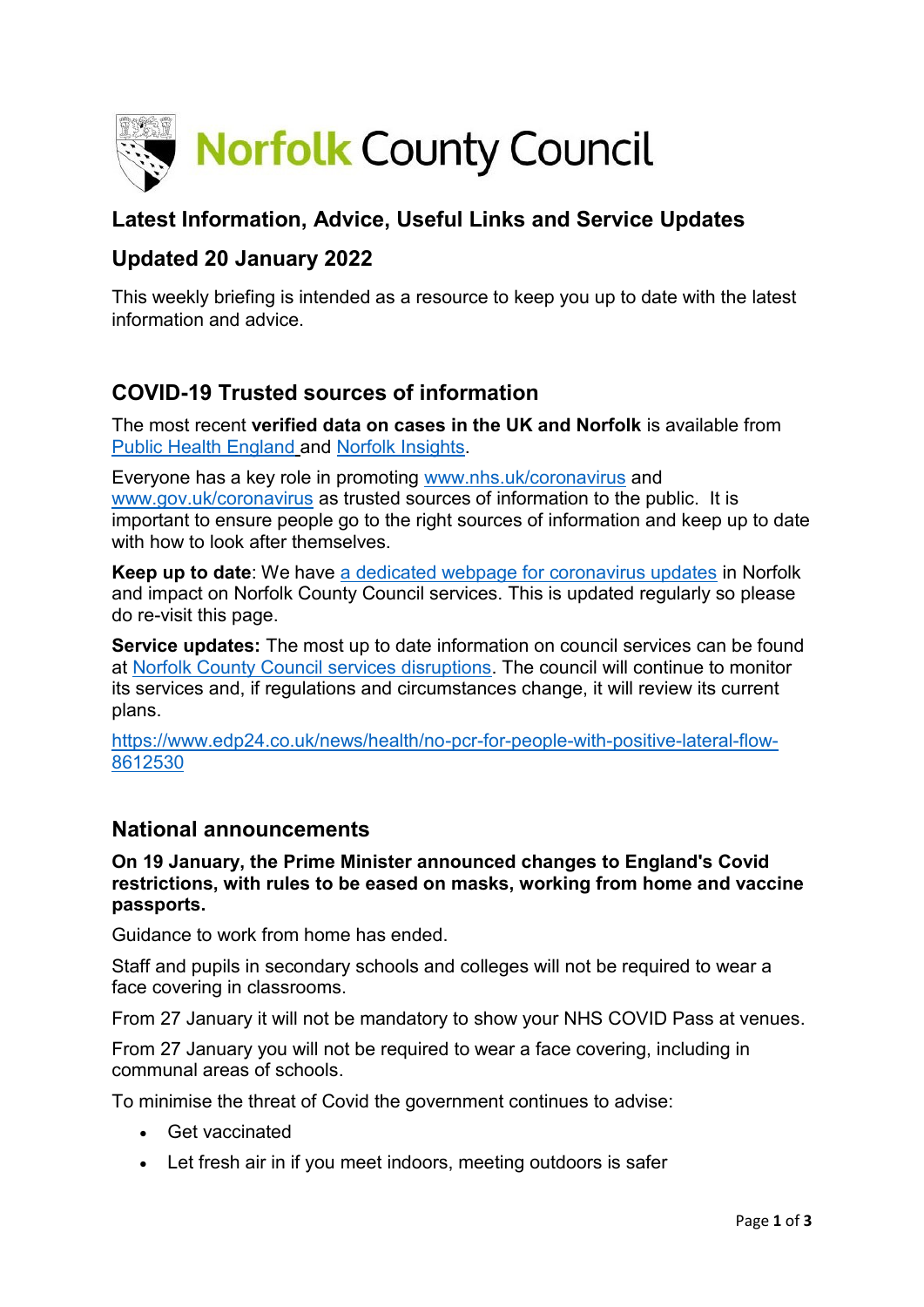- Continue to wear a face covering in crowded and enclosed settings where you come into contact with people you do not normally meet.
- Get tested, and self-isolate if required
- Stay at home if you are feeling unwell
- Isolate and take a PCR if you have any of the main symptoms of COVID-19
- Regularly wash or sanitise your hands
- Download and use the NHS COVID-19 app

Further information [here](https://www.gov.uk/coronavirus)

#### **Norfolk and Waveney Clinical Commissioning Group**

#### **Free Jab Cab**

People across Norfolk and Waveney can use a free Jab Cab service which covers a return trip from home to visit a vaccination site and receive a COVID-19 jab.

Norfolk and Waveney CCG in collaboration with system health and care partners are funding the Jab Cab service until 28 February 2022.

The service aims to help people who are struggling to get a COVID-19 vaccination dose and to encourage as many people as possible to come forward and get protected against severe complications of catching COVID-19.

Eligible for people who are having a first, second, booster or fourth jab. Health and care leaders across the region are hoping people take up the opportunity of a free journey to protect their health.

In order to claim your free journey, please book your [COVID-19 jab online](https://www.nhs.uk/conditions/coronavirus-covid-19/coronavirus-vaccination/book-coronavirus-vaccination/) or check which [walk-in centre](https://apps.norfolk.gov.uk/WalkIn/) you'd like to visit, then call a participating, local taxi company to you and book your journey.

To book, simply visit the Norfolk and Waveney CCG website to view a list of participating taxi companies, choose your local firm and call to book your free vaccination journey.

The Jab Cab service will run from 08:00 17 January 2022 until 20:00 28 February 2022.

For more information and a list of participating taxi companies please visit [Grab a jab](https://norfolkandwaveneyccg.nhs.uk/jabcab)  with the Jab Cab - [Norfolk and Waveney CCG](https://norfolkandwaveneyccg.nhs.uk/jabcab)

### **Norfolk Fire and Rescue Service**

Norfolk Fire and Rescue in partnerships with the College of West Anglia runs a free 12-week Prince's Trust Team Programme for young people looking to boost their skills and confidence to get into work, training or education.

They run courses in Norwich, Dereham and King's Lynn, with the Norwich course starting on Monday, 24 January and the other two beginning on 31 January.